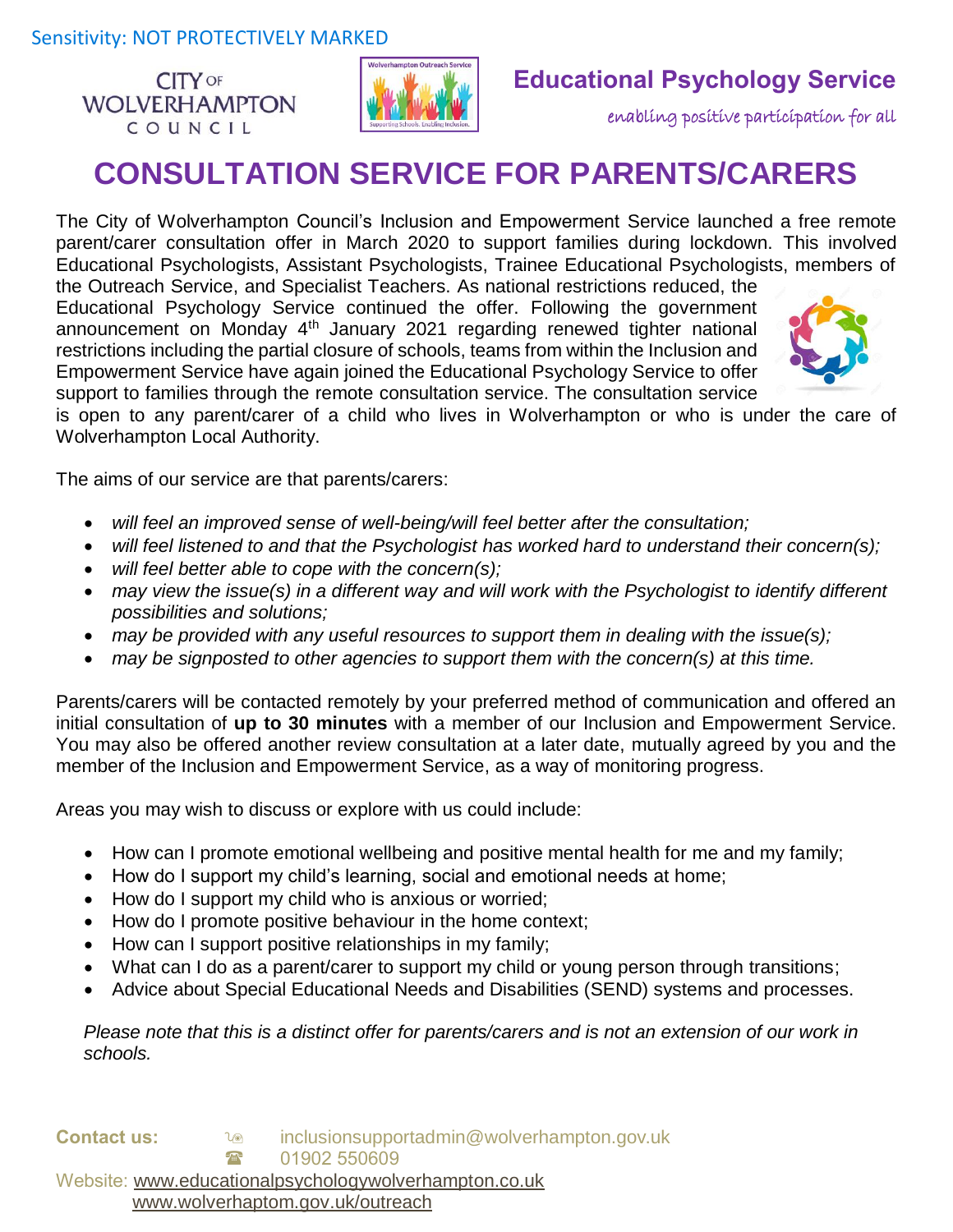Sensitivity: NOT PROTECTIVELY MARKED





## **Educational Psychology Service**

enabling positive participation for all

**For more information about the consultation service for parents/carers please contact our team administrators on the email or telephone numbers below.** 

If you would like to access the consultation service, please complete an online request form (link below) or complete the request form document below and either email or telephone the Educational Psychology Service:

Webpage: http://www.educationalpsychologywolverhampton.co.uk/parents/remote-consultationservice.html

Email: [inclusionsupportadmin@wolverhampton.gov.uk](mailto:inclusionsupportadmin@wolverhampton.gov.uk)

Tel: 01902 550609 or 07971 639296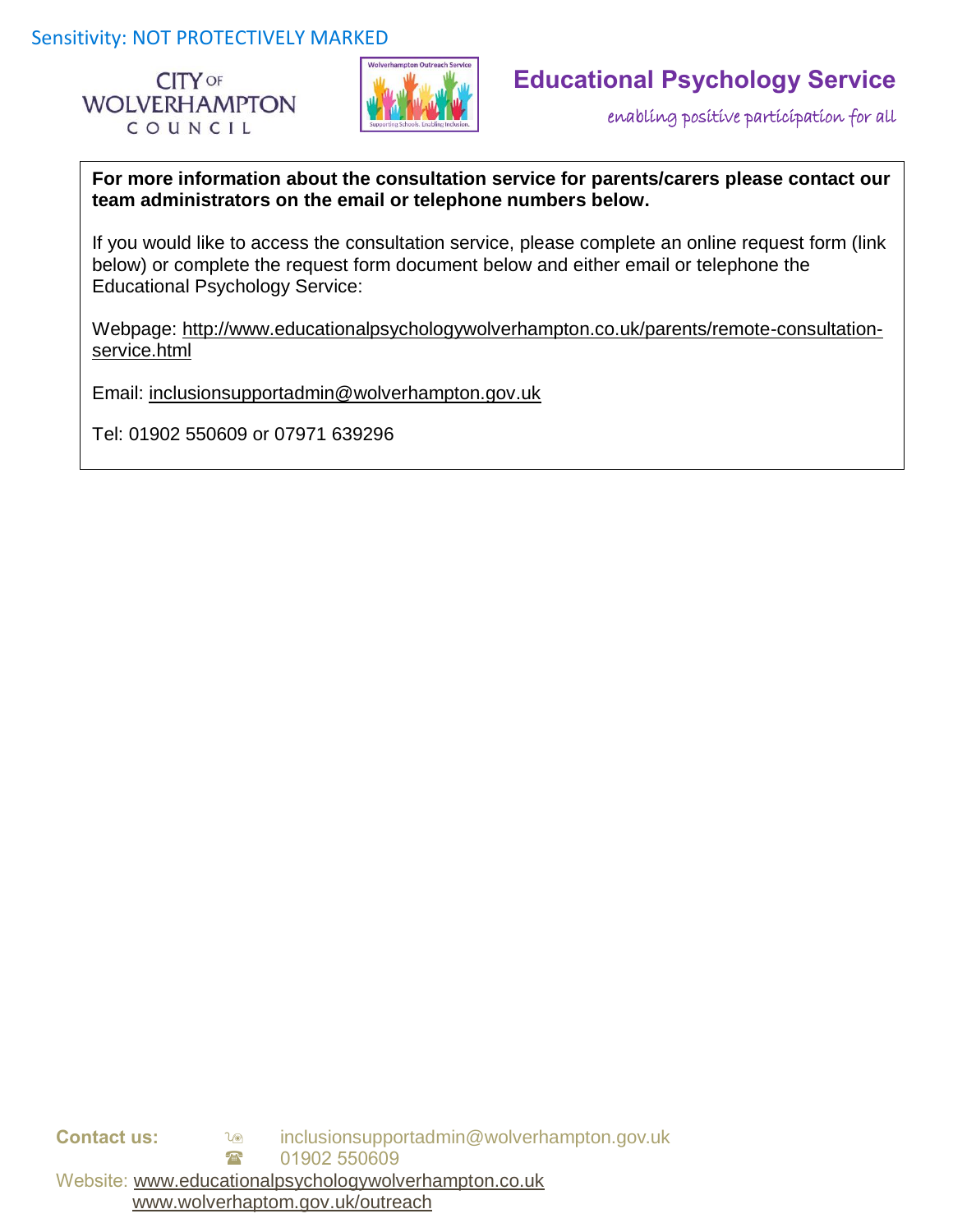### Sensitivity: NOT PROTECTIVELY MARKED





### **Educational Psychology Service**

enabling positive participation for all

### **Request for consultation support from the Educational Psychology Service Child/young person's details**

| First Name(s)                                                                                                                                       |  |            | Surname            |                       |   |
|-----------------------------------------------------------------------------------------------------------------------------------------------------|--|------------|--------------------|-----------------------|---|
| Date of birth<br><b>School Year</b>                                                                                                                 |  |            | School/<br>setting |                       |   |
| Has a member of the Inclusion and<br><b>Empowerment Service (EPS, Outreach</b><br>Service, SLS etc) previously been involved with<br>your child/yp? |  | Yes $\Box$ | No <sub>1</sub>    |                       |   |
| If yes, can you please provide the name(s) of<br>the professional(s)                                                                                |  |            |                    |                       |   |
| Is the child/young person identified as:                                                                                                            |  |            |                    |                       |   |
| Child/young person in Care                                                                                                                          |  |            |                    | Child Protection (CP) | □ |
| Child in Need (CiN)                                                                                                                                 |  |            |                    |                       |   |

#### **Parent/carer's details**

| First Name(s)                                                                                 |  |  | Surname                                          |  |
|-----------------------------------------------------------------------------------------------|--|--|--------------------------------------------------|--|
| Preferred method<br>of communication<br>e.g. phone, video<br>calling, email and<br>details    |  |  | Email or postal<br>address for<br>correspondence |  |
| Is an interpreter required?<br>$Yes \Box$ (if Yes please specify language)<br>No <sub>1</sub> |  |  |                                                  |  |

I am seeking support with the following areas:

### **Preferred contact times**

Please tick preferred contact times and/or insert specific preferred dates/times

|           | <b>Monday</b> | <b>Tuesday</b> | Wednesday | <b>Thursday</b> | <b>Friday</b> |
|-----------|---------------|----------------|-----------|-----------------|---------------|
| <b>AM</b> |               |                |           |                 |               |
| <b>PM</b> |               |                |           |                 |               |

**Contact us: inclusionsupportadmin@wolverhampton.gov.uk 8 01902 550609** Website: [www.educationalpsychologywolverhampton.co.uk](http://www.educationalpsychologywolverhampton.co.uk/) www.wolverhaptom.gov.uk/outreach